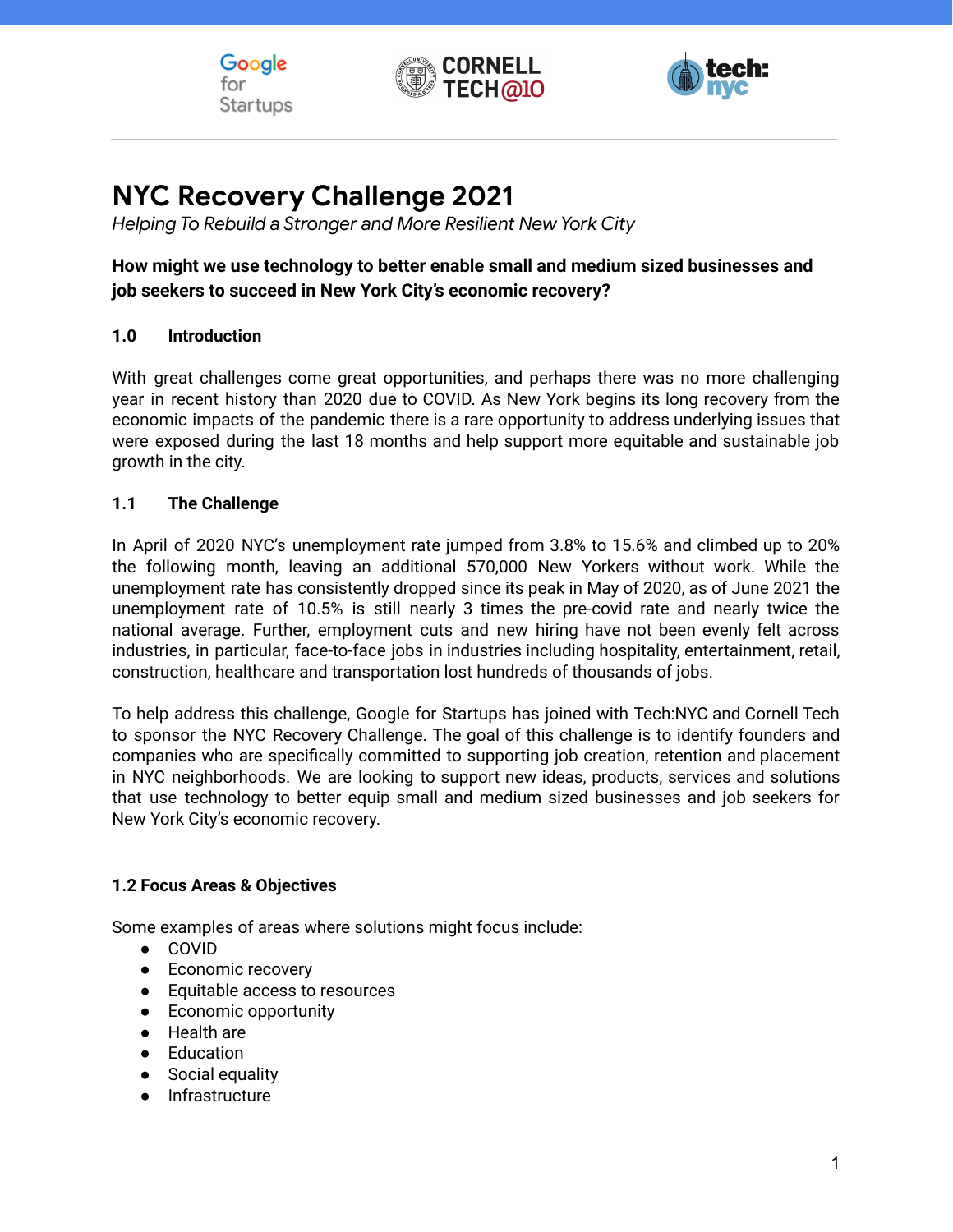





● Climate action

**Objectives** 

- Help ignite and develop ideas that get New York City back on its feet
- Spur diverse and resilient job growth and retention
- Support New York City Founders, builders and businesses through funding, purchasing, credits - along with ongoing support of mentors from the Project Sponsors - while lending credibility and validation

#### **2.0 Challenge Requirements**

#### 2.1 Eligibility

This challenge is open to companies, teams and individuals who are New York City-based and committed to supporting workforce development and economic recovery efforts in the city.

- New York City-based and committed: Your business must be in **Manhattan, Queens, Brooklyn, The Bronx, or Staten Island**
- All businesses must have ideas or business models in the start-up phase (pre-seed, seed)
- You should demonstrate your company's potential in impacting NYC's economic recovery and/or job creation, retention or placement.
- Previously raised less than \$5M
- Readiness to show impact and scale (e.g. product maturity, go to market strategy, potential funding plans)
- Openness to work with Google to develop case studies, etc.
- Not currently enrolled in any Accelerator (Google or others)
- Not a government entity, nonprofit, personal blog, dev shop, consultancy, agency, bitcoin, or crypto mining company
- Not have been acquired or IPO'd (or in the process of)
- Special consideration will be given for the commitment of proposers to diversity and inclusiveness of founders and their teams reflecting the diversity of NYC

In all cases, any decisions and acceptance into this program is at the sole discretion of Google for Startups, Cornell Tech and Tech:NYC.

# **3.0 Submission Requirements**

All proposals must be submitted through the Application Form on the website. Additional materials may be included in the appendix section of the form but may not be reviewed by the selection committee.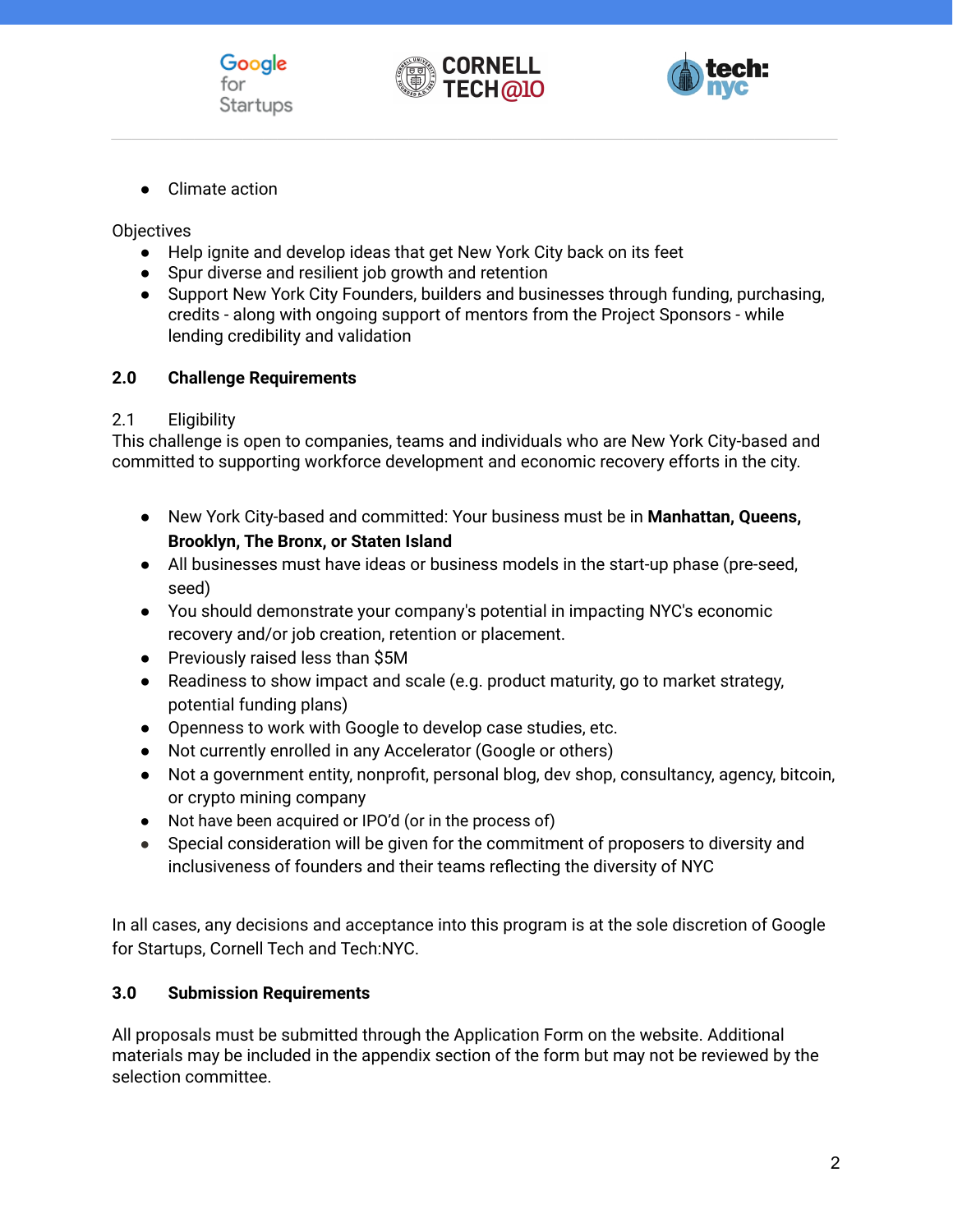



Proposal sections include:

Product & Company

- How does the problem you are solving relate to New York City's recovery, economic development and job creation / retention / placement?
- What is the product you have created or will create that addresses this problem?
- What is the timeline for the launch of your idea / product / service?
- Why is this idea / product / service important? Do you foresee any challenges in its development?
- Please give an estimate of the size of the market for the product you plan to develop.
- Are you aware of companies working on the same or similar problem?
- What would you hope to get from working with mentors from Google, Cornell Tech, NYCEDC and other partners? Please list specific areas / problems you will need assistance with.

Jobs and Economic Impact

- What would be the estimated economic and job creation / retention / placement impact? Estimate the direct and indirect number of full and part-time jobs anticipated to be created / retained / placed by your company or product. Explain the multiplier effects of your proposal.
- What types of workers will be most directly affected by your idea / product / service?
- How would this solution accelerate NYC's recovery from COVID and / or address issues related to equity and climate resilience?

# **4.0 Selection**

4.1 Selection Criteria

A selection committee will be established by the Project Sponsors. The criteria that the committee will consider may include, but is not limited to, the below. The committee welcomes submissions from a diverse group of applicants.

- 1. Number of jobs anticipated to be created, retained, placed or recovered
- 2. Diversity of jobs created, with a preference for nontechnical, not just "tech" jobs
- 3. Impact to small and medium size business reactivation and recovery
- 4. Impact to underrepresented, vulnerable or communities disproportionately impacted by COVID and equity of jobs created
- 5. Overall quality of proposal

The Project Sponsors anticipate an iterative selection process for project finalists and awardees. Respondents may be asked for additional information on their proposal and/or a virtual interview to answer specific questions raised by the selection committee.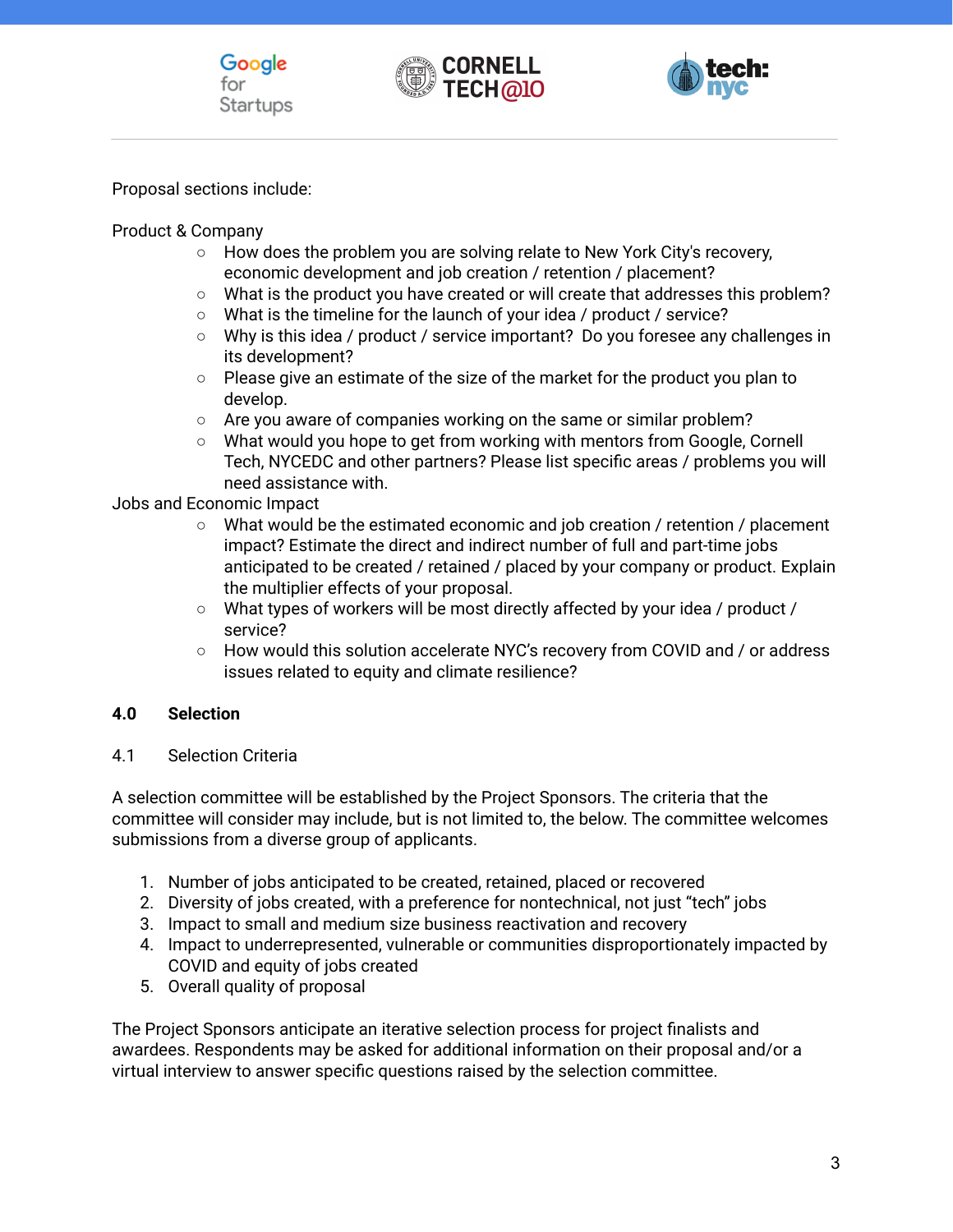





#### 4.2 Non-Dilutive Cash Awards

Ten finalists will be selected by the Committee. Awards include:

- 1 \$100,000 non-dilutive cash award
- 1 \$25,000 non-dilutive cash award
- 1 \$25 non-dilutive cash award
- 10 total finalists (including 3 cash award recipients) will receive Google, Cornell Tech and Tech:NYC mentorship and guidance among other perks

# **5.0 Schedule**

- Release: 9/23
- Close application: 10/29
- Winners announced by: 11/29
- Mentorship: Launching December, 2021

#### **6.0 Considerations**

By submitting their application, participants acknowledge that their information will be used in accordance with Google's [Privacy](https://www.google.com/intl/en/policies/) Policy and understand that Google can contact them to better understand their submissions.

#### **7.0 Project Sponsors**

#### 7.1 Google for Startups

Google for Startups is a startup program launched by Google in 2011. It consists of over 50 co-working spaces and accelerators in 125 countries, and provides hands-on lessons for aspiring entrepreneurs. It partners with local startup communities as well as a network of co-working spaces for tech startup entrepreneurs called Google for Startups Campus. It offers access to Google's devices as well as tools and workshops for the local tech community.

# 7.2 Tech:NYC

Tech:NYC is a nonprofit coalition of more than 800 technology companies in New York. Its membership includes the largest tech companies in the world as well as hundreds of small and growing startups. It is committed to the state's enduring economic resilience and to ensuring that all New Yorkers can benefit from innovation. Tech:NYC and its members work with government and community partners to foster a dynamic ecosystem so that New York remains the best place in the country to start and grow a technology company.

# 7.3 Cornell Tech

Cornell Tech is Cornell University's groundbreaking campus for technology research and education in New York City. The establishment of the Cornell Tech campus was a visionary move; one that was meant to galvanize and rethink technology research and education not just